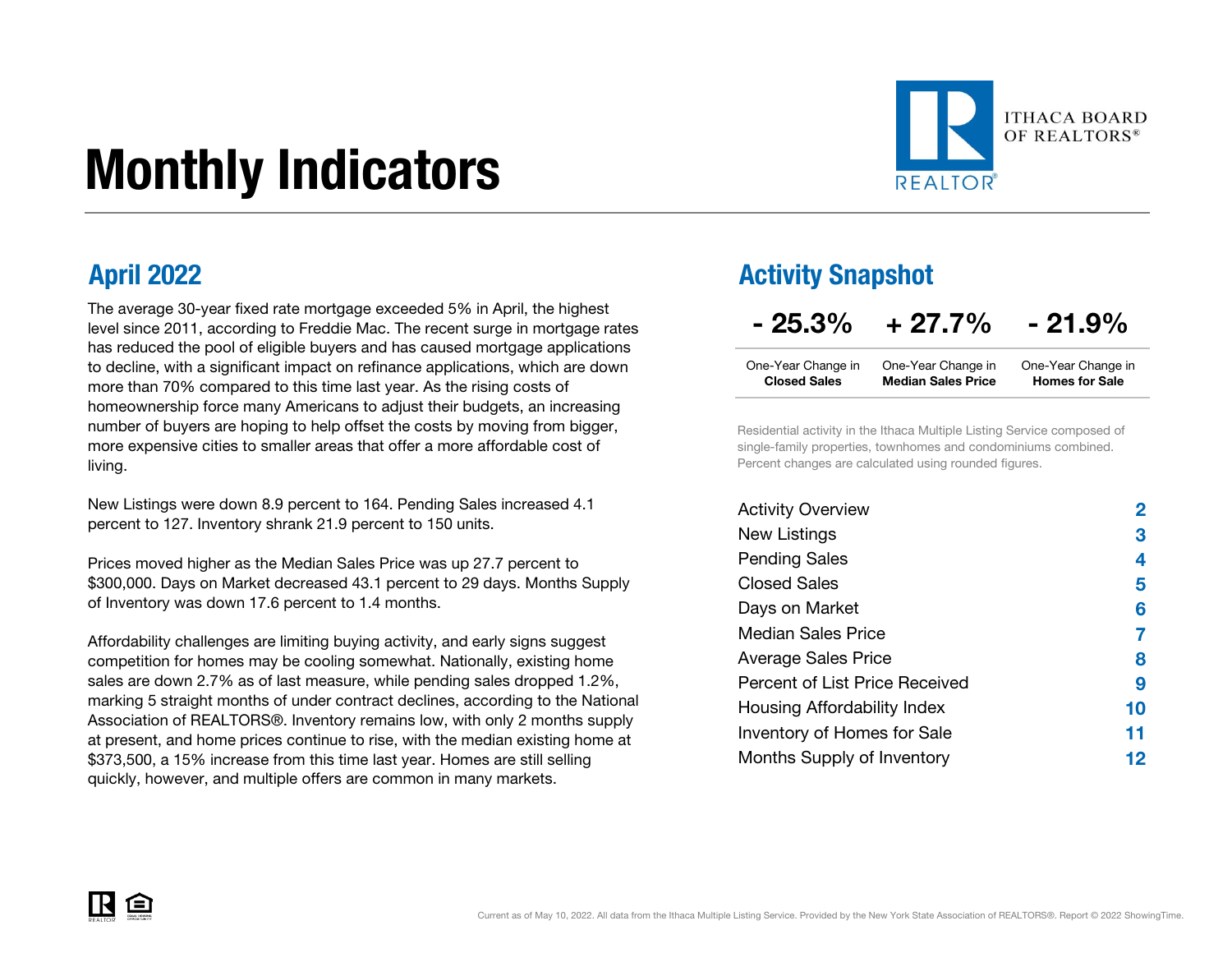### Activity Overview

Key metrics by report month and for year-to-date (YTD) starting from the first of the year.



| <b>Key Metrics</b>                 | <b>Historical Sparkbars</b>                                | 4-2021    | 4-2022    | <b>Percent Change</b> |           | <b>YTD 2021 YTD 2022</b> | Percent Change |
|------------------------------------|------------------------------------------------------------|-----------|-----------|-----------------------|-----------|--------------------------|----------------|
| <b>New Listings</b>                | 4-2022<br>4-2019<br>4-2020<br>4-2021                       | 180       | 164       | $-8.9%$               | 510       | 469                      | $-8.0%$        |
| <b>Pending Sales</b>               | 4-2020<br>4-2021<br>4-2022<br>4-2019                       | 122       | 127       | $+4.1%$               | 433       | 372                      | $-14.1%$       |
| <b>Closed Sales</b>                | 4-2019<br>4-2020<br>4-2021<br>4-2022                       | 83        | 62        | $-25.3%$              | 350       | 292                      | $-16.6%$       |
| <b>Days on Market</b>              | $4 - 2020$<br>4-2019<br>4-2021<br>4-2022                   | 51        | 29        | $-43.1%$              | 54        | 38                       | $-29.6%$       |
| <b>Median Sales Price</b>          | 4-2019<br>4-2020<br>4-2021<br>4-2022                       | \$234,913 | \$300,000 | $+27.7%$              | \$224,830 | \$249,500                | $+11.0%$       |
| <b>Avg. Sales Price</b>            | 4-2020<br>4-2019<br>4-2021<br>4-2022                       | \$254,969 | \$310,025 | $+21.6%$              | \$246,682 | \$293,632                | $+19.0%$       |
| <b>Pct. of List Price Received</b> | m<br>4-2019<br>4-2020<br>$4 - 2021$<br>4-2022              | 98.3%     | 104.4%    | $+6.2%$               | 97.8%     | 100.6%                   | $+2.9%$        |
| <b>Affordability Index</b>         | 4-2020<br>4-2021<br>4-2019<br>4-2022                       | 167       | 102       | $-38.9%$              | 174       | 123                      | $-29.3%$       |
| <b>Homes for Sale</b>              | 4-2020<br>$4 - 2021$<br>4-2022<br>4-2019                   | 192       | 150       | $-21.9%$              | $-$       |                          |                |
| <b>Months Supply</b>               | i Basil an Biblian<br>4-2019<br>4-2020<br>4-2021<br>4-2022 | 1.7       | $1.4$     | $-17.6%$              |           |                          |                |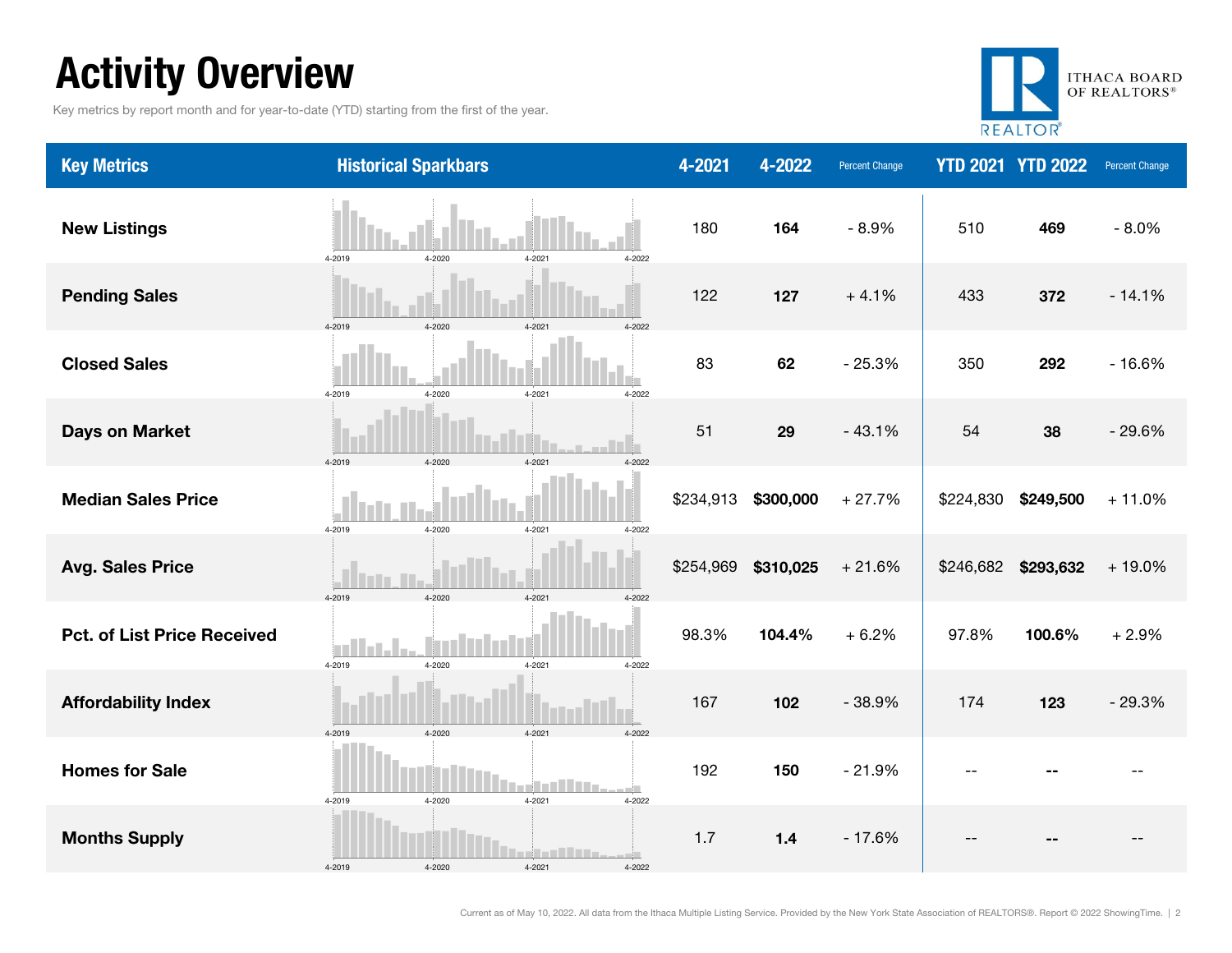### New Listings

A count of the properties that have been newly listed on the market in a given month.





| <b>New Listings</b> |     | <b>Prior Year</b> | <b>Percent Change</b> |
|---------------------|-----|-------------------|-----------------------|
|                     |     |                   |                       |
| May 2021            | 168 | 131               | $+28.2%$              |
| June 2021           | 173 | 233               | $-25.8%$              |
| <b>July 2021</b>    | 179 | 164               | $+9.1%$               |
| August 2021         | 155 | 161               | $-3.7\%$              |
| September 2021      | 112 | 123               | $-8.9\%$              |
| October 2021        | 109 | 130               | $-16.2%$              |
| November 2021       | 77  | 83                | $-7.2\%$              |
| December 2021       | 40  | 57                | $-29.8%$              |
| January 2022        | 66  | 80                | $-17.5%$              |
| February 2022       | 89  | 92                | $-3.3\%$              |
| March 2022          | 150 | 158               | $-5.1%$               |
| April 2022          | 164 | 180               | $-8.9\%$              |
| 12-Month Avg        | 124 | 133               | $-6.8%$               |

### Historical New Listings by Month

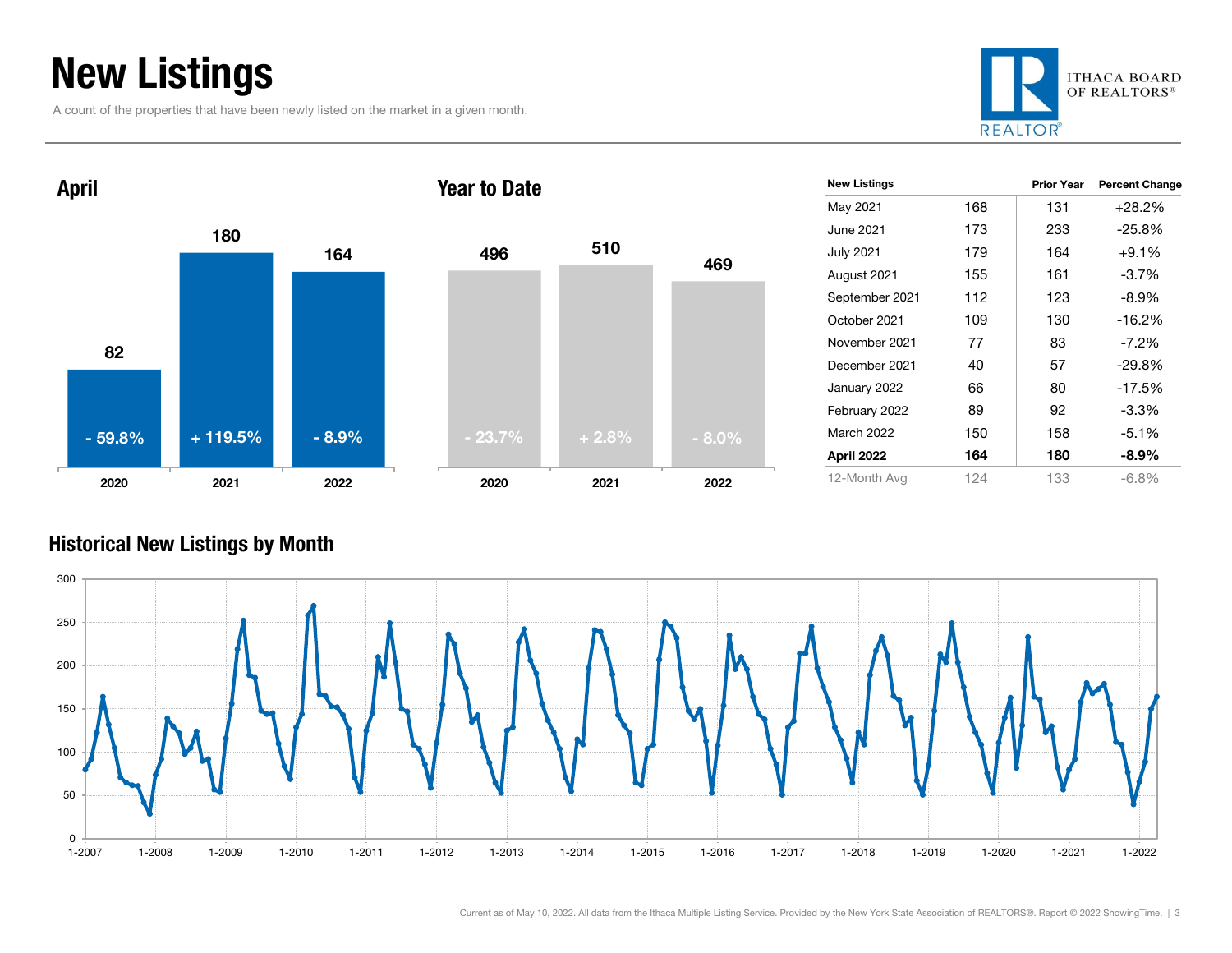### Pending Sales

A count of the properties on which offers have been accepted in a given month.







| <b>Pending Sales</b> |     | <b>Prior Year</b> | <b>Percent Change</b> |
|----------------------|-----|-------------------|-----------------------|
| May 2021             | 169 | 109               | $+55.0%$              |
| June 2021            | 129 | 155               | $-16.8%$              |
| <b>July 2021</b>     | 131 | 134               | $-2.2\%$              |
| August 2021          | 118 | 141               | $-16.3%$              |
| September 2021       | 106 | 105               | $+1.0\%$              |
| October 2021         | 90  | 107               | $-15.9%$              |
| November 2021        | 91  | 83                | $+9.6%$               |
| December 2021        | 57  | 69                | $-17.4%$              |
| January 2022         | 54  | 80                | $-32.5%$              |
| February 2022        | 69  | 95                | $-27.4%$              |
| March 2022           | 122 | 136               | $-10.3%$              |
| April 2022           | 127 | 122               | $+4.1%$               |
| 12-Month Avg         | 105 | 111               | $-5.4\%$              |

#### Historical Pending Sales by Month

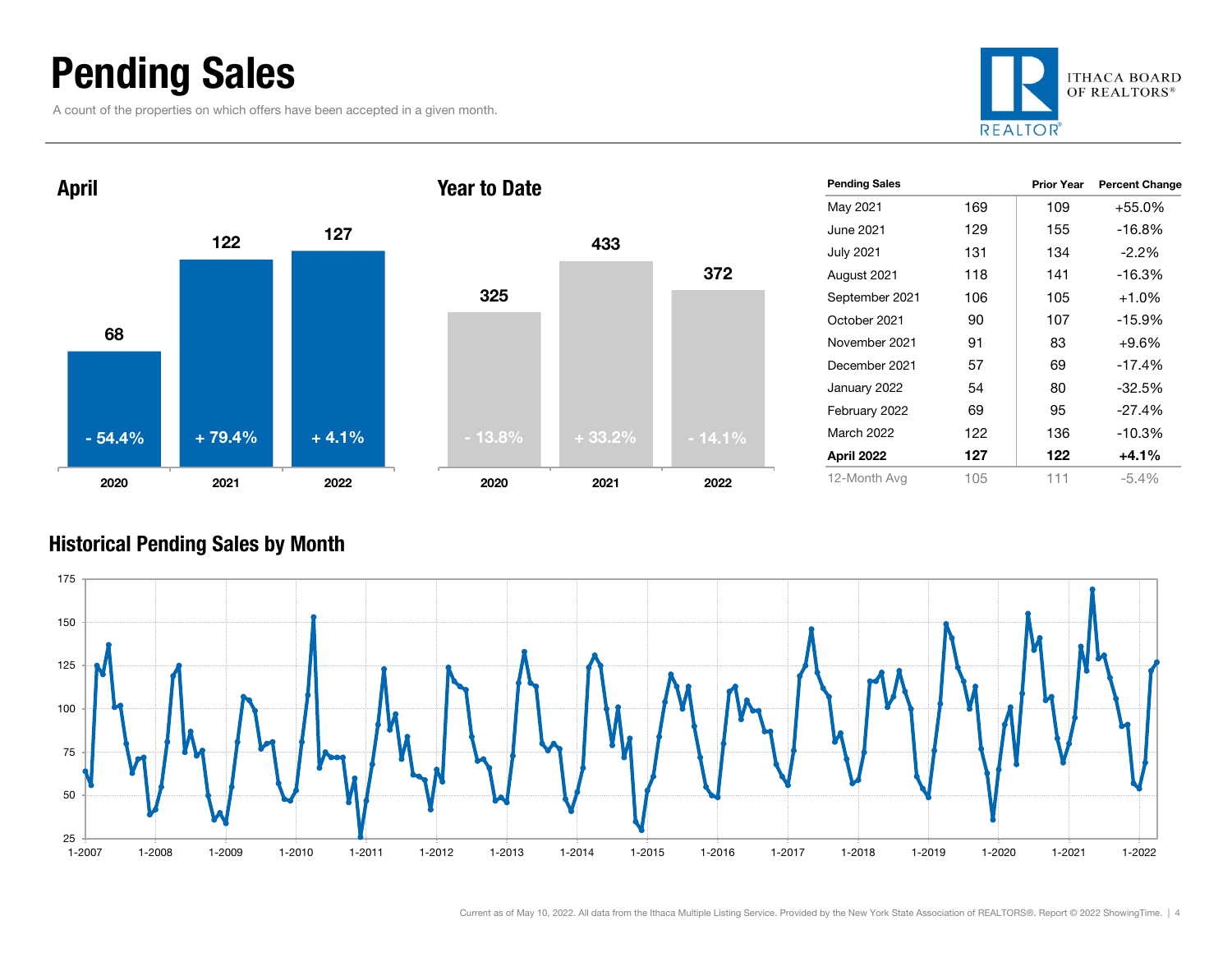### Closed Sales

A count of the actual sales that closed in a given month.





| <b>Closed Sales</b> |     | <b>Prior Year</b> | <b>Percent Change</b> |
|---------------------|-----|-------------------|-----------------------|
| May 2021            | 107 | 84                | $+27.4%$              |
| June 2021           | 135 | 93                | +45.2%                |
| <b>July 2021</b>    | 149 | 104               | $+43.3%$              |
| August 2021         | 152 | 142               | $+7.0%$               |
| September 2021      | 139 | 124               | $+12.1%$              |
| October 2021        | 105 | 124               | $-15.3%$              |
| November 2021       | 99  | 114               | $-13.2\%$             |
| December 2021       | 105 | 101               | $+4.0%$               |
| January 2022        | 75  | 85                | $-11.8%$              |
| February 2022       | 89  | 82                | $+8.5%$               |
| March 2022          | 66  | 100               | -34.0%                |
| April 2022          | 62  | 83                | -25.3%                |
| 12-Month Avg        | 107 | 103               | $+3.9%$               |

#### Historical Closed Sales by Month

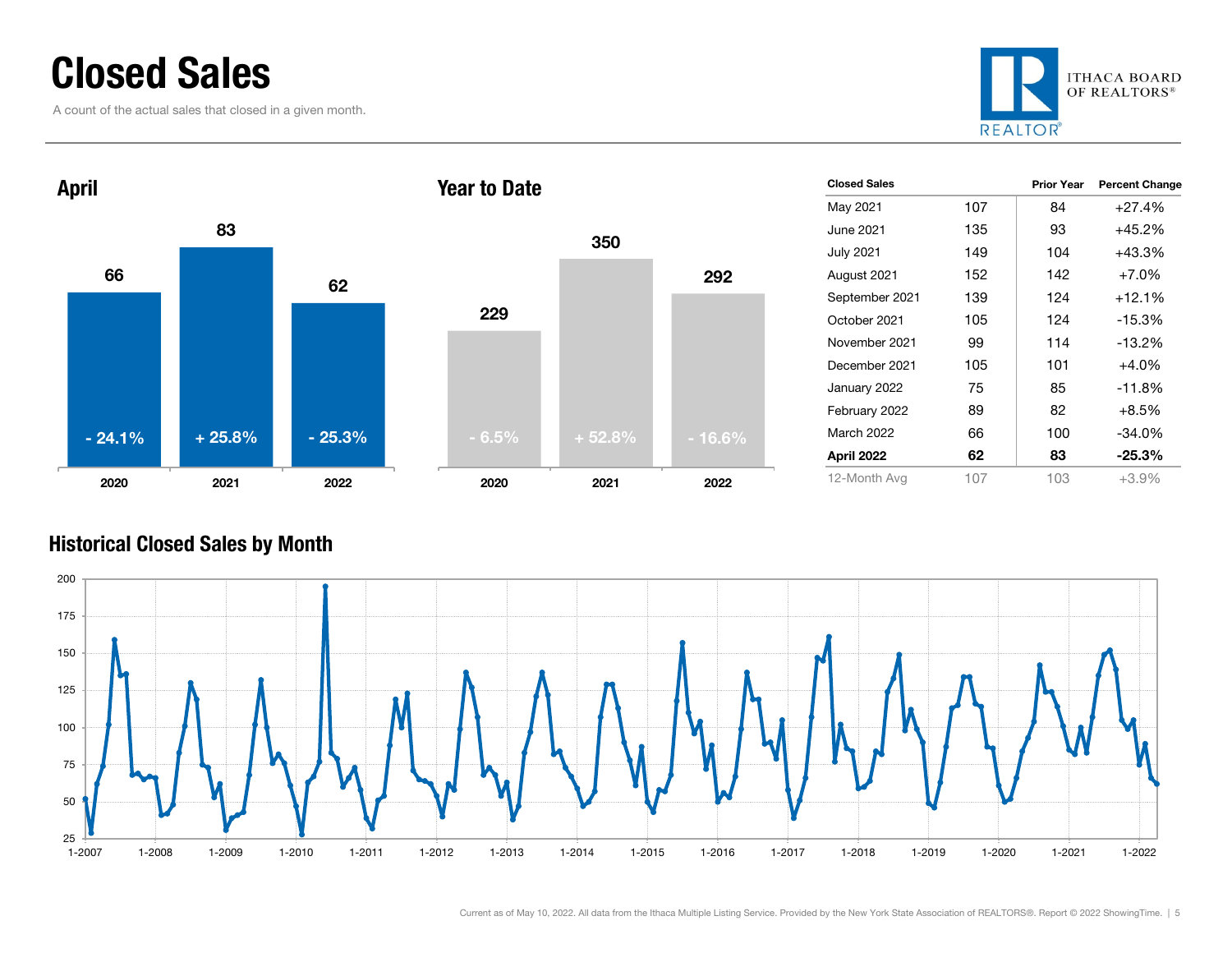### Days on Market

Average number of days between when a property is listed and when an offer is accepted in a given month





| IVAI IV PAIV |          |          |
|--------------|----------|----------|
| 105          |          |          |
|              |          |          |
|              | 54       |          |
|              |          | 38       |
|              |          |          |
| $+22.1%$     | $-48.6%$ | $-29.6%$ |
| 2020         | 2021     | 2022     |

| Days on Market   |    | <b>Prior Year</b> | <b>Percent Change</b> |
|------------------|----|-------------------|-----------------------|
| May 2021         | 38 | 99                | $-61.6%$              |
| June 2021        | 31 | 82                | -62.2%                |
| <b>July 2021</b> | 18 | 84                | -78.6%                |
| August 2021      | 16 | 90                | $-82.2%$              |
| September 2021   | 27 | 51                | $-47.1\%$             |
| October 2021     | 14 | 49                | $-71.4%$              |
| November 2021    | 23 | 36                | $-36.1%$              |
| December 2021    | 23 | 53                | $-56.6%$              |
| January 2022     | 38 | 63                | -39.7%                |
| February 2022    | 35 | 50                | $-30.0%$              |
| March 2022       | 51 | 53                | $-3.8\%$              |
| April 2022       | 29 | 51                | $-43.1%$              |
| 12-Month Avg*    | 27 | 63                | $-57.1%$              |

\* Average Days on Market of all properties from May 2021 through April 2022. This is not the average of the individual figures above.



### Historical Days on Market by Month

Current as of May 10, 2022. All data from the Ithaca Multiple Listing Service. Provided by the New York State Association of REALTORS®. Report © 2022 ShowingTime. | 6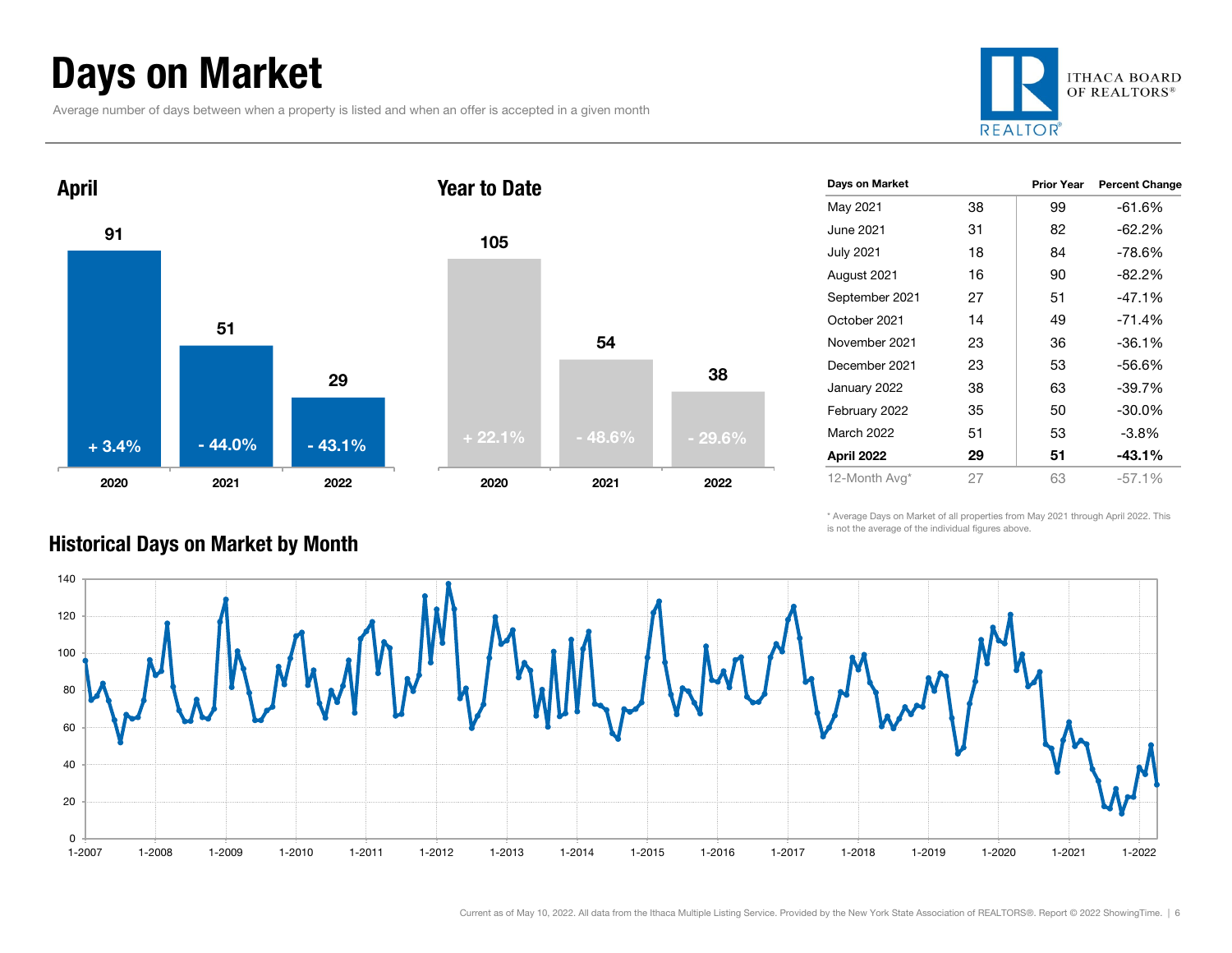### Median Sales Price

Point at which half of the sales sold for more and half sold for less, not accounting for seller concessions, in a given month.



April

#### Year to Date



| <b>Median Sales Price</b> |           | <b>Prior Year</b> | <b>Percent Change</b> |
|---------------------------|-----------|-------------------|-----------------------|
| May 2021                  | \$268,000 | \$256,750         | $+4.4%$               |
| June 2021                 | \$288,000 | \$230,000         | $+25.2\%$             |
| <b>July 2021</b>          | \$285,000 | \$231,000         | +23.4%                |
| August 2021               | \$295,000 | \$240,750         | +22.5%                |
| September 2021            | \$280,000 | \$262,500         | $+6.7\%$              |
| October 2021              | \$249,500 | \$250,000         | $-0.2\%$              |
| November 2021             | \$271,000 | \$220,000         | $+23.2\%$             |
| December 2021             | \$248,500 | \$225,000         | $+10.4%$              |
| January 2022              | \$229,900 | \$212,000         | $+8.4%$               |
| February 2022             | \$275,000 | \$190,000         | +44.7%                |
| March 2022                | \$251,000 | \$232,000         | $+8.2\%$              |
| April 2022                | \$300,000 | \$234,913         | +27.7%                |
| 12-Month Med*             | \$269,000 | \$232,750         | +15.6%                |

\* Median Sales Price of all properties from May 2021 through April 2022. This is not the average of the individual figures above.



#### Historical Median Sales Price by Month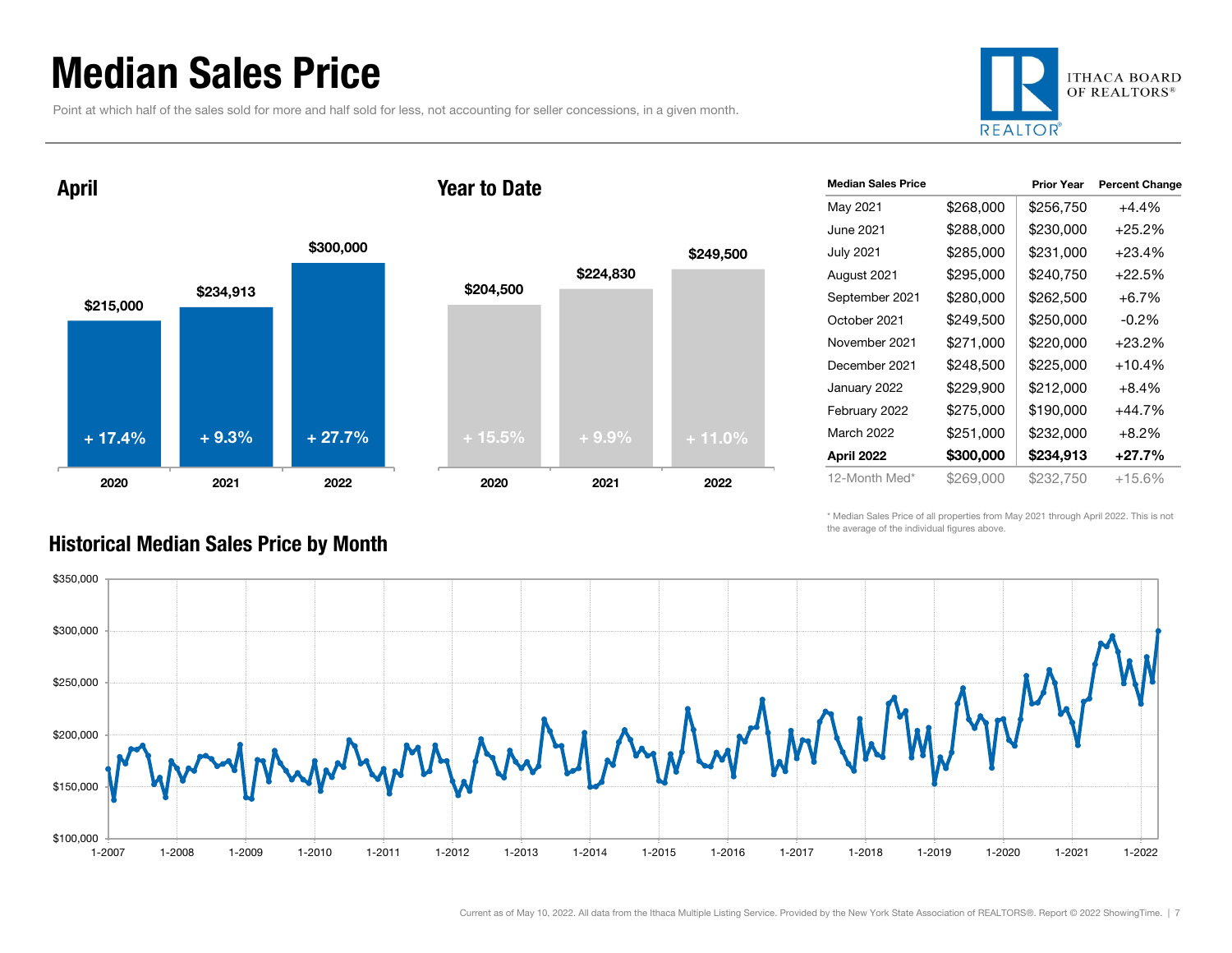### Average Sales Price

Average sales price for all closed sales, not accounting for seller concessions, in a given month.



April

#### Year to Date



| Avg. Sales Price  |           | <b>Prior Year</b> | <b>Percent Change</b> |
|-------------------|-----------|-------------------|-----------------------|
| May 2021          | \$302,415 | \$281,945         | $+7.3%$               |
| June 2021         | \$318,176 | \$263,031         | +21.0%                |
| <b>July 2021</b>  | \$339,117 | \$268,557         | +26.3%                |
| August 2021       | \$323,699 | \$289,615         | +11.8%                |
| September 2021    | \$343,783 | \$286,248         | $+20.1%$              |
| October 2021      | \$275,671 | \$290,966         | $-5.3%$               |
| November 2021     | \$307,676 | \$259,837         | +18.4%                |
| December 2021     | \$306,550 | \$243,726         | $+25.8\%$             |
| January 2022      | \$259,862 | \$252,425         | $+2.9%$               |
| February 2022     | \$313,541 | \$218,742         | +43.3%                |
| <b>March 2022</b> | \$289,957 | \$257,637         | +12.5%                |
| April 2022        | \$310,025 | \$254,969         | +21.6%                |
| 12-Month Avg*     | \$311,953 | \$266,498         | $+17.1%$              |

\* Avg. Sales Price of all properties from May 2021 through April 2022. This is not the average of the individual figures above.



#### Historical Average Sales Price by Month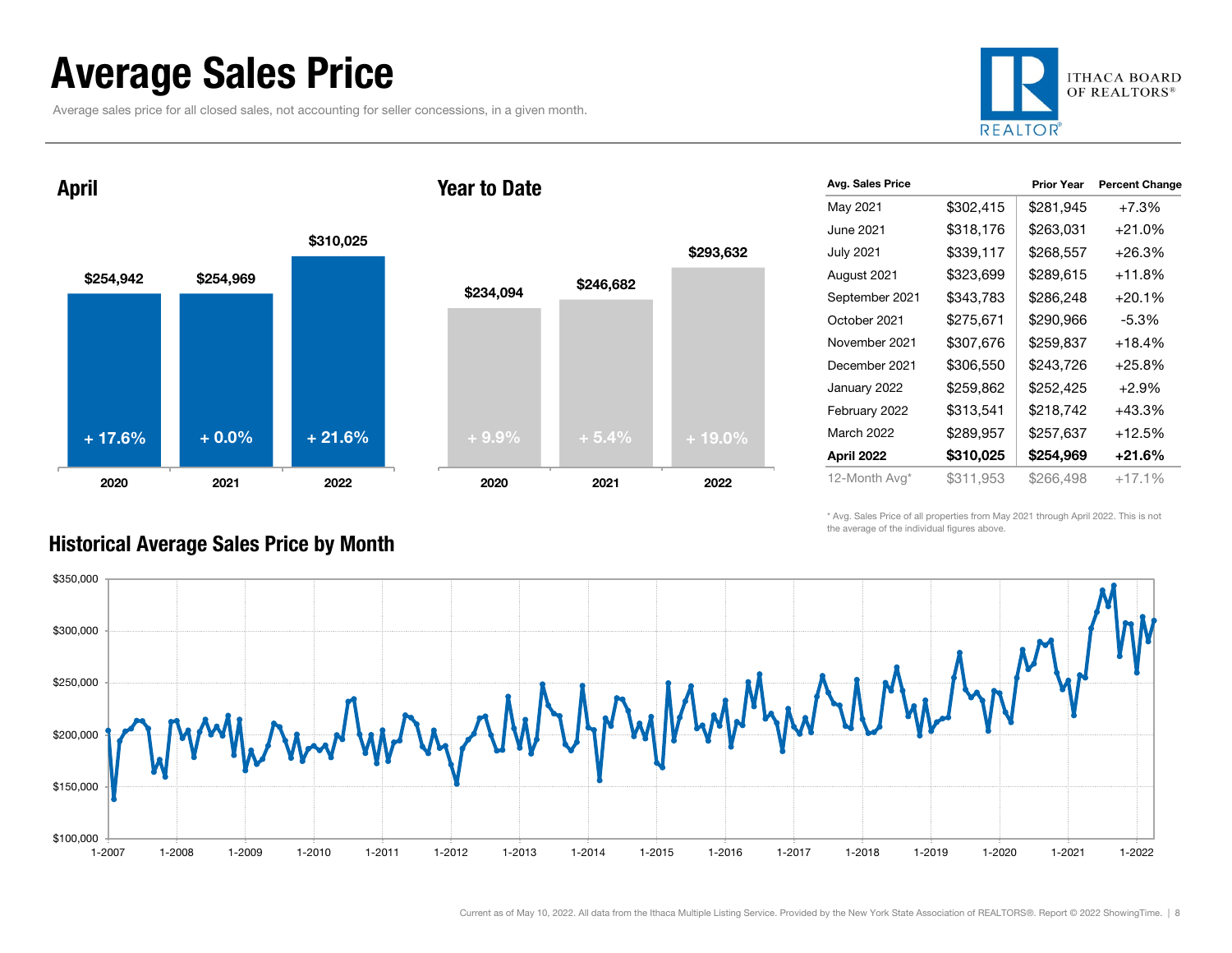### Percent of List Price Received

Percentage found when dividing a property's sales price by its most recent list price, then taking the average for all properties sold in a given month, not accounting for seller concessions.



### 96.9% 98.3% 104.4% 2020 2021 2022 April 95.8% 97.8% 100.6% 2020 2021 2022 Year to Date+ 1.1% $\%$  + 1.4% + 6.2% + 0.4% + 2.1% + 2.9%

| Pct. of List Price Received |        | <b>Prior Year</b> | <b>Percent Change</b> |
|-----------------------------|--------|-------------------|-----------------------|
| May 2021                    | 100.7% | 96.8%             | +4.0%                 |
| June 2021                   | 103.2% | 97.0%             | $+6.4%$               |
| July 2021                   | 102.6% | 98.4%             | +4.3%                 |
| August 2021                 | 103.4% | 97.3%             | $+6.3%$               |
| September 2021              | 102.4% | 97.2%             | $+5.3%$               |
| October 2021                | 101.8% | 98.3%             | $+3.6%$               |
| November 2021               | 99.9%  | 96.9%             | $+3.1%$               |
| December 2021               | 100.9% | 96.9%             | $+4.1%$               |
| January 2022                | 99.5%  | 98.0%             | $+1.5%$               |
| February 2022               | 99.2%  | 97.4%             | $+1.8%$               |
| <b>March 2022</b>           | 100.3% | 97.6%             | $+2.8%$               |
| April 2022                  | 104.4% | 98.3%             | $+6.2%$               |
| 12-Month Avg*               | 101.7% | 97.5%             | $+4.3%$               |

\* Average Pct. of List Price Received for all properties from May 2021 through April 2022. This is not the average of the individual figures above.



### Historical Percent of List Price Received by Month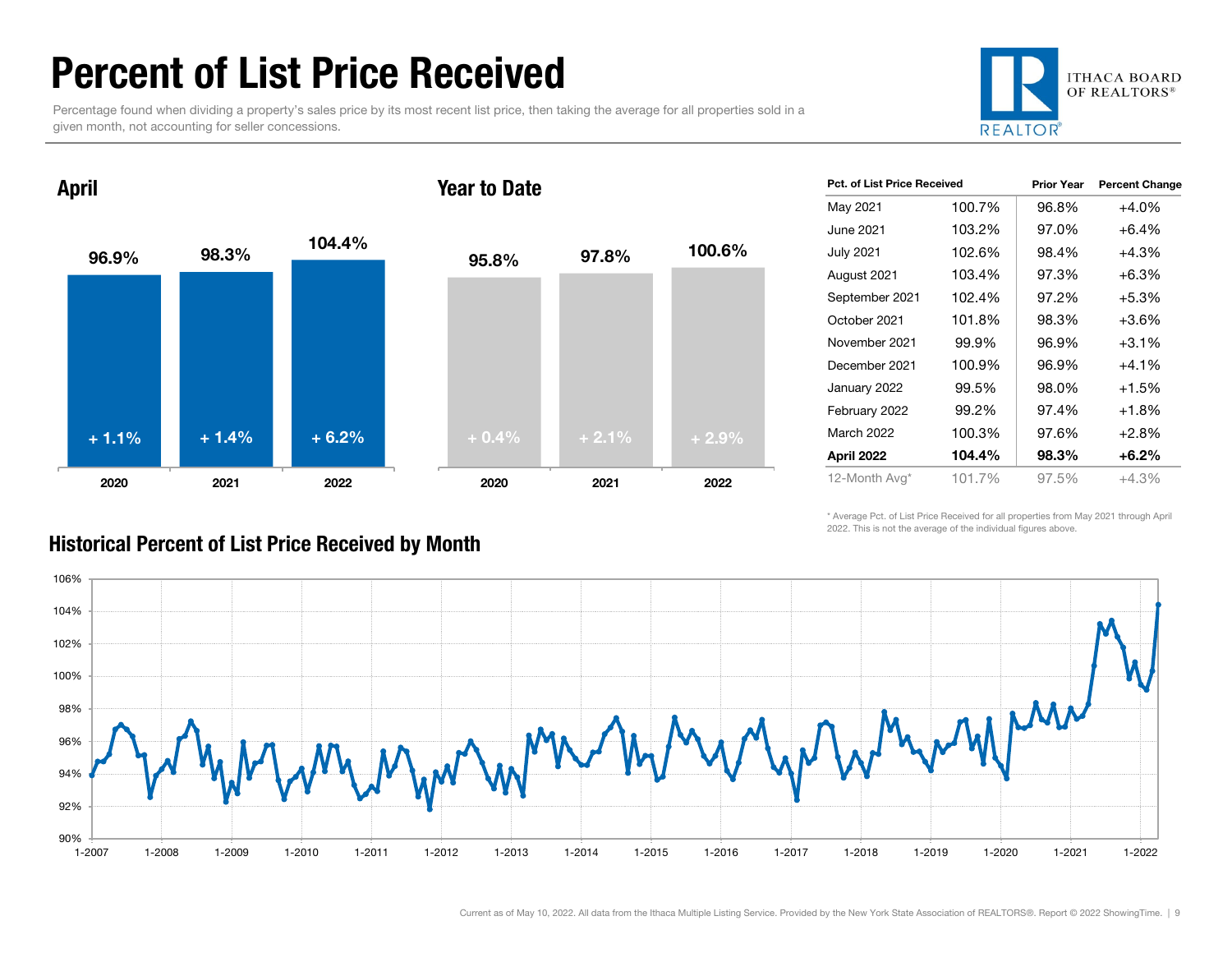## Housing Affordability Index

This index measures housing affordability for the region. For example, an index of 120 means the median household income is 120% of what is necessary to qualify for the median-priced home under prevailing interest rates. A higher number means greater affordability.





| <b>Affordability Index</b> |     | <b>Prior Year</b> | <b>Percent Change</b> |
|----------------------------|-----|-------------------|-----------------------|
| May 2021                   | 148 | 147               | $+0.7%$               |
| June 2021                  | 135 | 165               | $-18.2%$              |
| <b>July 2021</b>           | 138 | 167               | $-17.4%$              |
| August 2021                | 132 | 161               | $-18.0%$              |
| September 2021             | 136 | 148               | $-8.1\%$              |
| October 2021               | 155 | 157               | $-1.3%$               |
| November 2021              | 147 | 179               | $-17.9%$              |
| December 2021              | 152 | 177               | $-14.1%$              |
| January 2022               | 160 | 191               | $-16.2%$              |
| February 2022              | 132 | 211               | $-37.4%$              |
| March 2022                 | 132 | 169               | $-21.9%$              |
| April 2022                 | 102 | 167               | $-38.9%$              |
| 12-Month Avg               | 139 | 170               | $-18.1%$              |

#### Historical Housing Affordability Index by Mont h

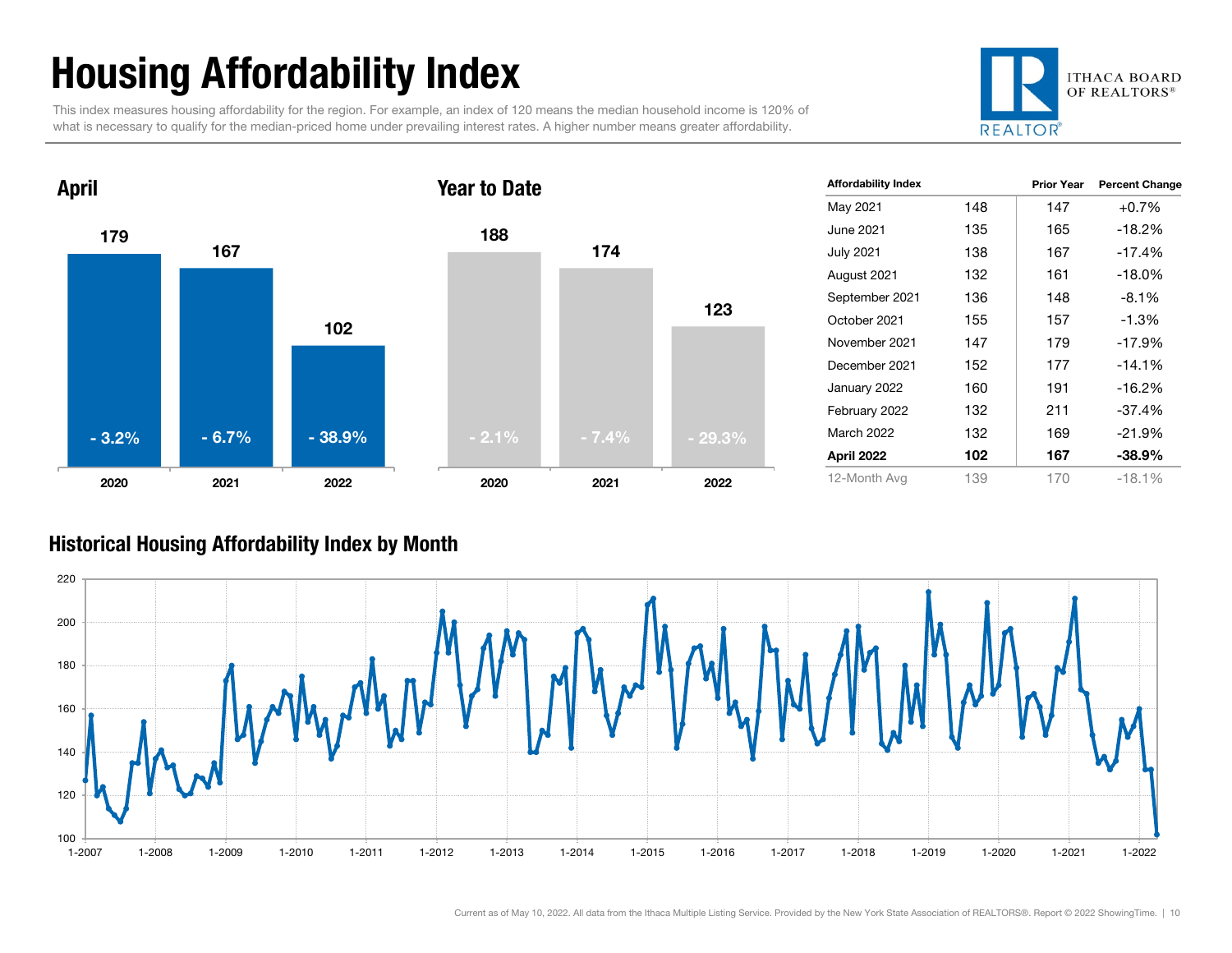### Inventory of Homes for Sale

The number of properties available for sale in active status at the end of a given month.





#### Historical Inventory of Homes for Sale by Month

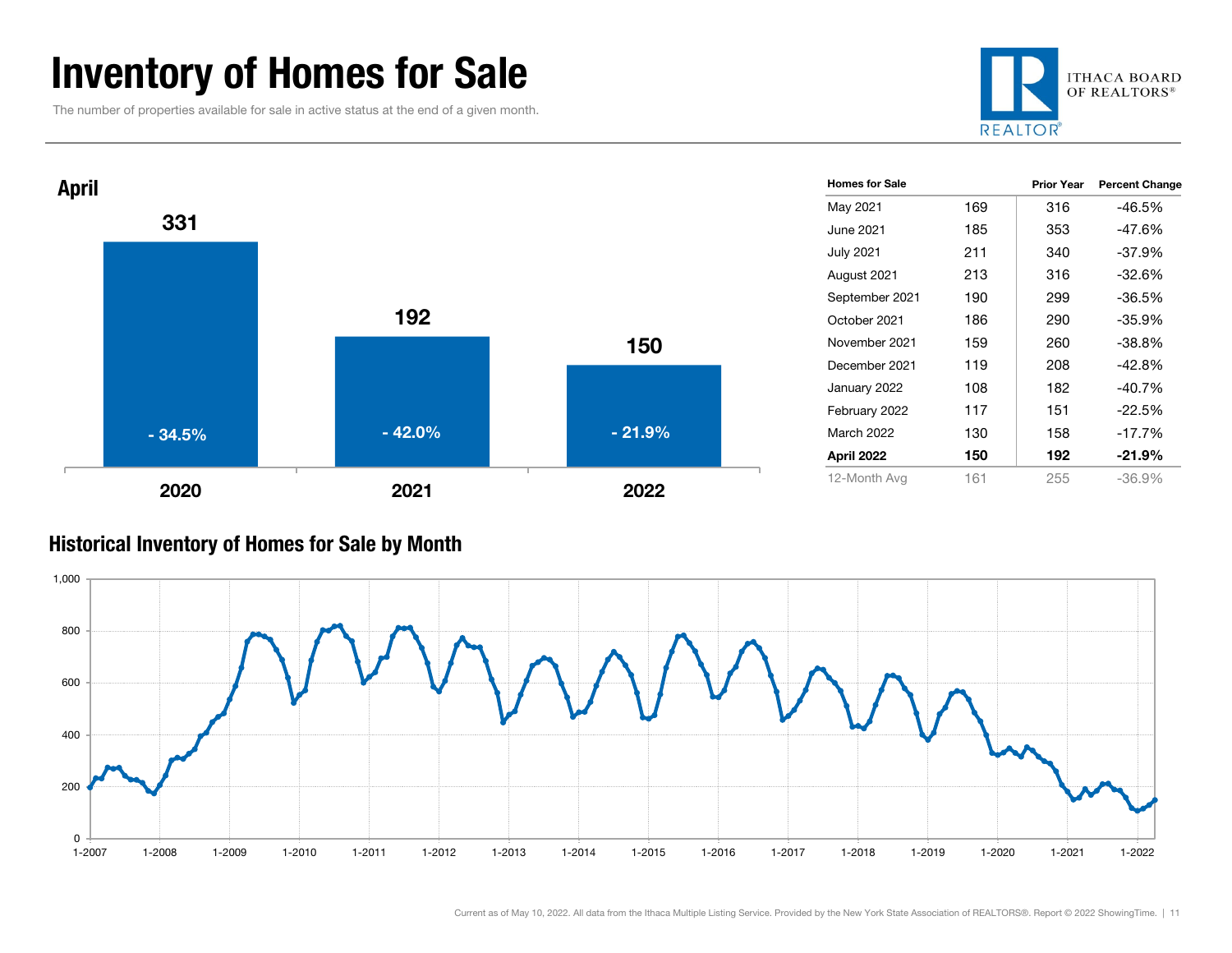### Months Supply of Inventory

The inventory of homes for sale at the end of a given month, divided by the average monthly pending sales from the last 12 months.





#### Historical Months Supply of Inventory by Month

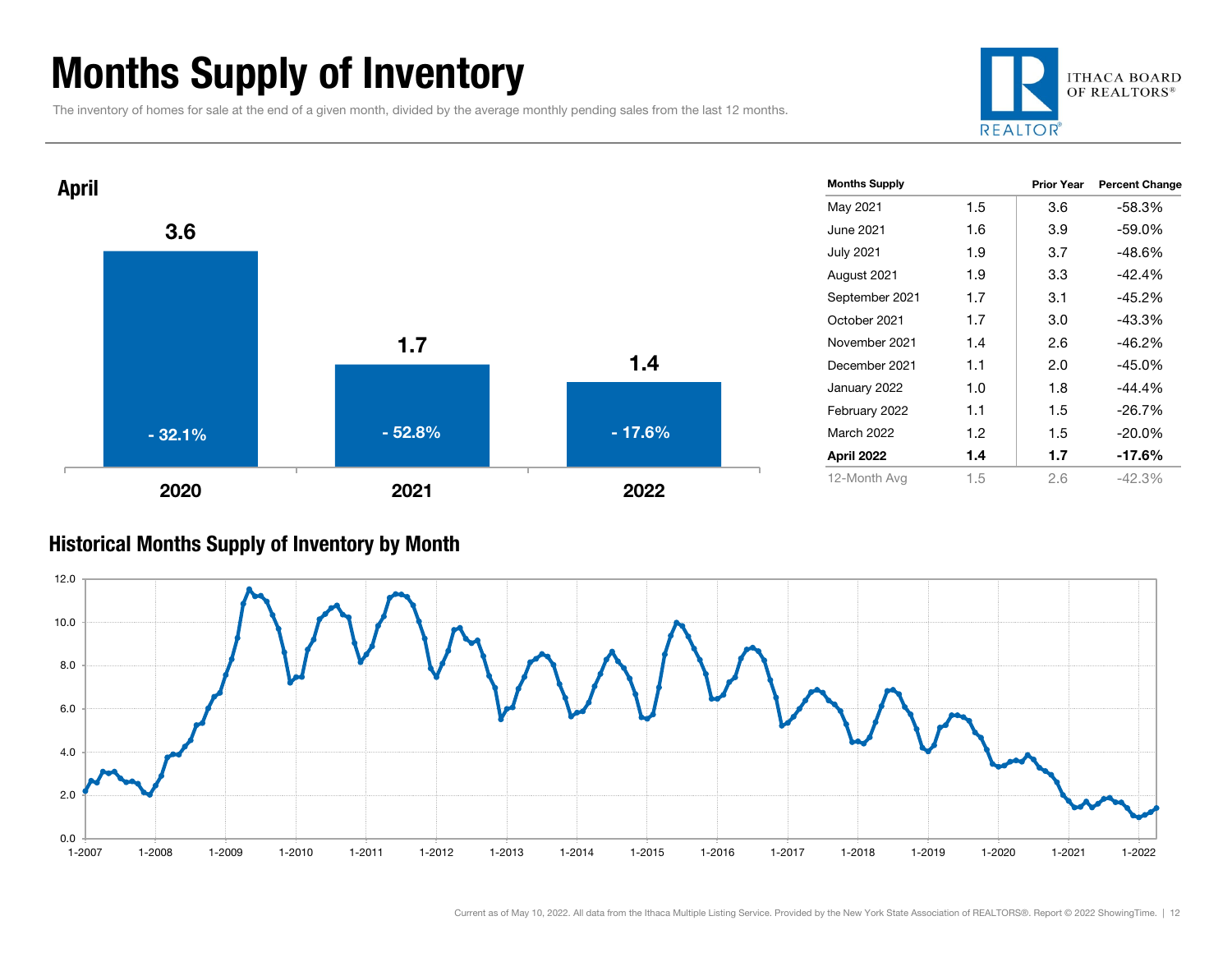#### Ithaca Board of REALTORS® Statistics Report – 4-Year Comparative All Property Types – April 2022

|                                             | <b>Apr-19</b> | <b>Apr-20</b> | <b>Apr-21</b> | <b>Apr-22</b> |
|---------------------------------------------|---------------|---------------|---------------|---------------|
| <b>All Residential Properties:</b>          |               |               |               |               |
| <b>Closed Sales:</b>                        | 73            | 61            | 83            | 62            |
| <b>Dollar Volume:</b>                       | \$15,117,288  | \$15,790,245  | \$21,340,923  | \$19,121,500  |
| <b>Average Selling Price:</b>               | \$207,086     | \$258,856     | \$257,120     | \$308,411     |
| <b>Median Selling Price:</b>                | \$182,100     | \$215,000     | \$239,000     | \$286,000     |
| <b>Average Days on Market:</b>              | 85            | 95            | 52            | 29            |
| <b>Average Selling Price to List Price:</b> | 96%           | 98%           | 98.1%         | 103.85%       |
| <b>New Listings</b>                         | 201           | 81            | 180           | 164           |
| <b>Active Listings (New and Current)</b>    | 485           | 310           | 172           | 145           |
| <b>Listings Under Contract</b>              | 343           | 236           | 382           | 306           |
|                                             |               |               |               |               |

|                                                                                                           | <b>Apr-19</b> | <b>Apr-20</b> | <b>Apr-21</b>  | Apr-22       |
|-----------------------------------------------------------------------------------------------------------|---------------|---------------|----------------|--------------|
| <b>All Property Types:</b>                                                                                |               |               |                |              |
| <b>Closed Sales:</b>                                                                                      | 89            | 69            | 101            | 84           |
| <b>Residential</b>                                                                                        | 73            | 61            | 83             | 62           |
| Land                                                                                                      | 11            | 7             | 11             | 16           |
| <b>Commercial-Industrial</b>                                                                              | 1             | 0             | $\overline{2}$ | 3            |
| <b>Multi-Family</b>                                                                                       | 4             | 1             | 5              | 3            |
| <b>Dollar Volume:</b>                                                                                     | \$16,934,728  | \$16,412,145  | \$26,724,457   | \$24,440,300 |
| <b>Residential</b>                                                                                        | \$15,117,288  | \$15,790,245  | \$21,340,923   | \$19,121,500 |
| Land                                                                                                      | \$803,900     | \$361,900     | \$998,900      | \$3,267,800  |
| <b>Commercial-Industrial</b>                                                                              | \$25,000      | \$0           | \$3,145,000    | \$510,000    |
| <b>Multi-Family</b>                                                                                       | \$988,540     | \$260,000     | \$1,239,634    | \$1,541,000  |
| <b>Active Listings (New and Current)</b>                                                                  | 860           | 593           | 352            | 296          |
| <b>Listings Under Contract</b>                                                                            | 400           | 296           | 518            | 392          |
| <b>NOTES:</b>                                                                                             |               |               |                |              |
| The deta relative to real estate sales somes from the libera Deard of DEAL TODO® Multiple Listing Consist |               |               |                |              |

*The data relating to real estate sales comes from the Ithaca Board of REALTORS® Multiple Listing Service. Information deemed reliable but not guaranteed.*